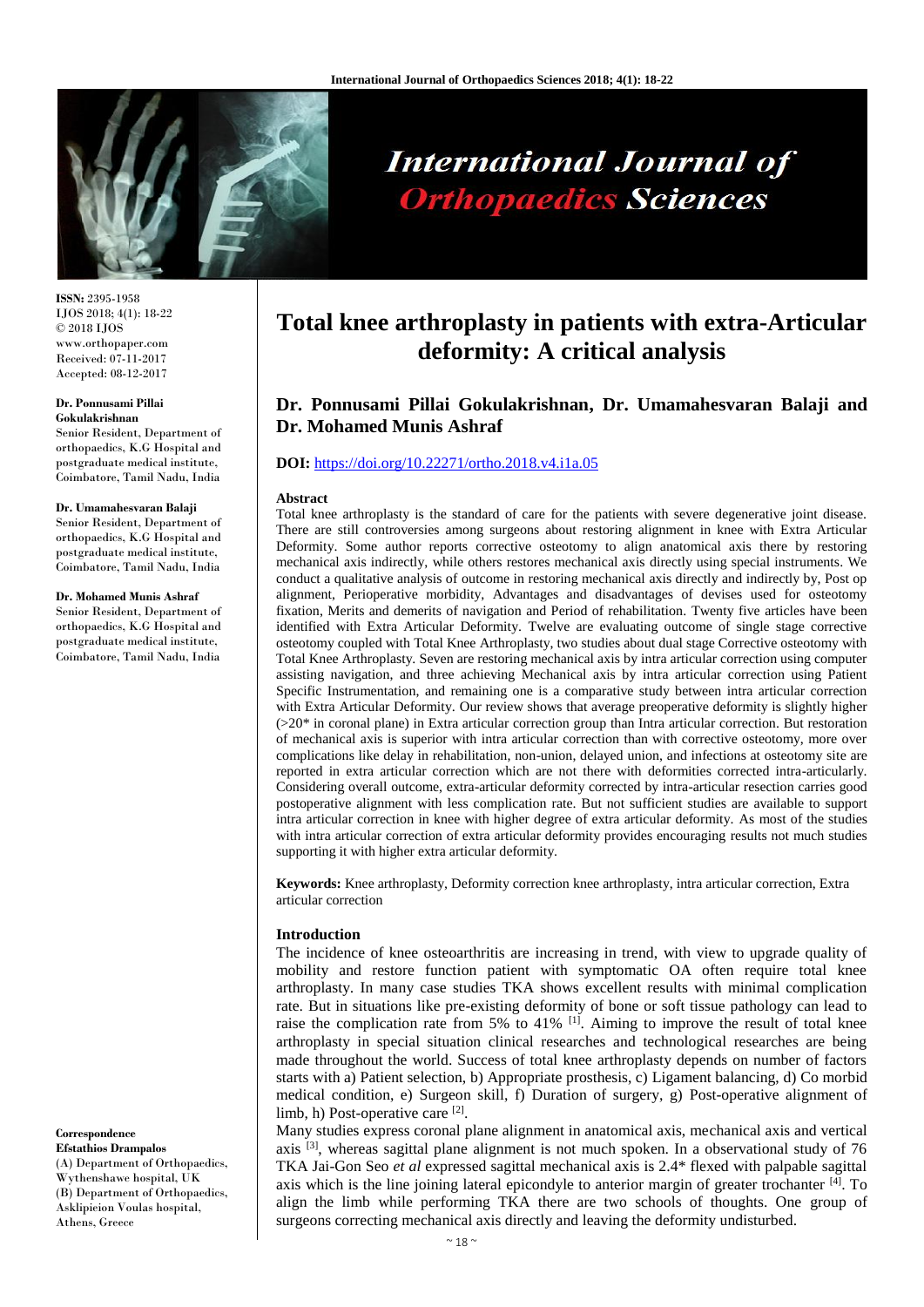While others correcting anatomical alignment there by restoring mechanical axis indirectly. Correction of anatomical axis requires separate osteotomy and fixation with implants of various options. Restoring alignment is the prime concern while performing total knee arthroplasty in knee with EAD and is very essential to reduce abnormal loading over the prosthesis. However there are only limited studies critically analysing a) Perioperative morbidity, b) Post-operative alignment, c) Advantages and disadvantages of devises used for osteotomy fixation, d) merits and demerits of computer assisted navigation, e) Roll of Patient Specific Instrumentation, f)Period of rehabilitation while performing TKA in knee with EAD. The aim of this study is to review the available literature regarding different methods of arthroplasty procedures performed on degenerated knee with EAD, and their postoperative alignment, complication associated with corrective osteotomy and rehabilitation time. This review includes patients whose TKR has been done for osteoarthritis with extra articular deformity. Majority of cases included in the study used posterior stabilised prosthesis design by Medial Para Patellar approach in both groups. EAD situated in distal 1/3 of femur and proximal 1/3 of tibia in majority of cases performed arthroplasty with corrective osteotomy group. The outcome of procedure assessed by post-operative Hip Knee Ankle angle, Range Of Movement, Residual limb length discrepancy, start of full weight bearing from the day of surgery, and associated complications encountered. A detailed search has been done in Med-line (pub med), Google scholar and Knowledge Genie to get the details of most of the recent papers published.

## **Should all the deformity be corrected?**

The question still prevails among orthopaedic surgeons. A group of well conducted studies have given mutually conflicting data. Twenty five articles have been identified with EAD. Twelve are evaluating outcome of single stage corrective osteotomy (CO) coupled with TKA, two studies about dual stage Corrective osteotomy with TKA. Seven are restoring mechanical axis (MA) by intra articular correction (IAC) using computer assisting navigation (CAN) without deformity correction, and three achieving Mechanical axis by IAC using Patient Specific Instrumentation (PSI) again without correcting deformity, and remaining one is a comparative study between IAC with EAC. Nine studies where prospective. Eleven studies where case reports. Three where level – IV, and case series studies

## **Extra atricular deformity**

Extra articular deformity is defined as one with preoperative radiograph showing uniplanar or multiplanar deformity in shaft of femur or tibia resulting in gross alteration of limb neutral mechanical axis leads to secondary osteoarthritis of knee joint  $[5]$ . Most of the extra articular deformity in review results from previous fracture malunion. Some articles reported aetiology of EAD due to malunited osteotomy. Relative less number of cases reported with Paget disease [6] Hypophosphatemic rickets <a>[7]</a>, Congenital dysplasia</a> <a>[8]</a>, Postpolio sequelae <sup>[9, 10]</sup>.

While performing TKA in a knee with complex deformity the surgeon must understand the quantity and quality of the deformity, which exerts direct and indirect impact over the joint. Normally degenerative knee with complex deformity are classified by [20].

**Table 1**

| Bone involved      | a)Femur b)Tibia                                           |  |  |
|--------------------|-----------------------------------------------------------|--|--|
| Type of deformity  | a) Varus b) Valgus c) Recurvatum d) Antecurvatum          |  |  |
| Cause of deformity | Fracture malunion, b) Result from osteotomy, c) Dysplasia |  |  |

## **Mechanical Axis**

It's the weight bearing axis of the lower limb. Restoring it is important, without which prosthesis goes for early failure due to abnormal joint reaction force. In deformed knee arthroplasty has to be done where knee has to be brought towards mechanical axis in such a way that it bisects the joint equally. There are two schools of thoughts to achieve this.

a) One to initially restore the anatomical axis with corrective osteotomy and then to perform routine arthroplasty [1].

b) While the second group votes to leave the deformity as such and align the knee to the mechanical axis there by nullifying the abnormal force acting on the joint. This can be achieved either by computer aided navigation or patient specific instrumentation<sup>[1]</sup>.

While restoring mechanical axis much importance given to coronal plane whereas mechanical axis in sagittal plan given least importance in literature. In one study Wang *et al* states 15\* of recurvatum and 16\* of antecurvatum of the femur is amenable to correct intra articularly <sup>[22]</sup>.

This is because knee as a hinge joint moves only in sagittal plane and its deviation can be easily masked (Fig. 1). In a study of 76 TKA Seo J *et al*. [4] suggest, the sagittal mechanical axis is calculated with help of palpable sagittal axis, which is 2.4\* anteriorly angulated with sagittal mechanical axis [4]. Restoration of sagittal mechanical axis is more important with flexion deformity than with recurvatum. This is because failure to restore Mechanical Axis in

recurvatum can be compensated by knee flexion. Whereas in flexion deformity further extension is not possible for compensation, leading to abnormal forces transmitted to prosthesis leads to excessive wear and early failure.



## **Principles in restoring mechanical axis**

While addressing knee with complex deformity surgeon must look for quality of bone, existing deformity, deformity distance from joint line, footprints of previous surgery, and insitu implants  $[23]$ . The common principles instituted by many surgeons includes, a) Templating over preoperative roentgenogram, where a perpendicular line drawn far distally over the femur from the line joining centre of head with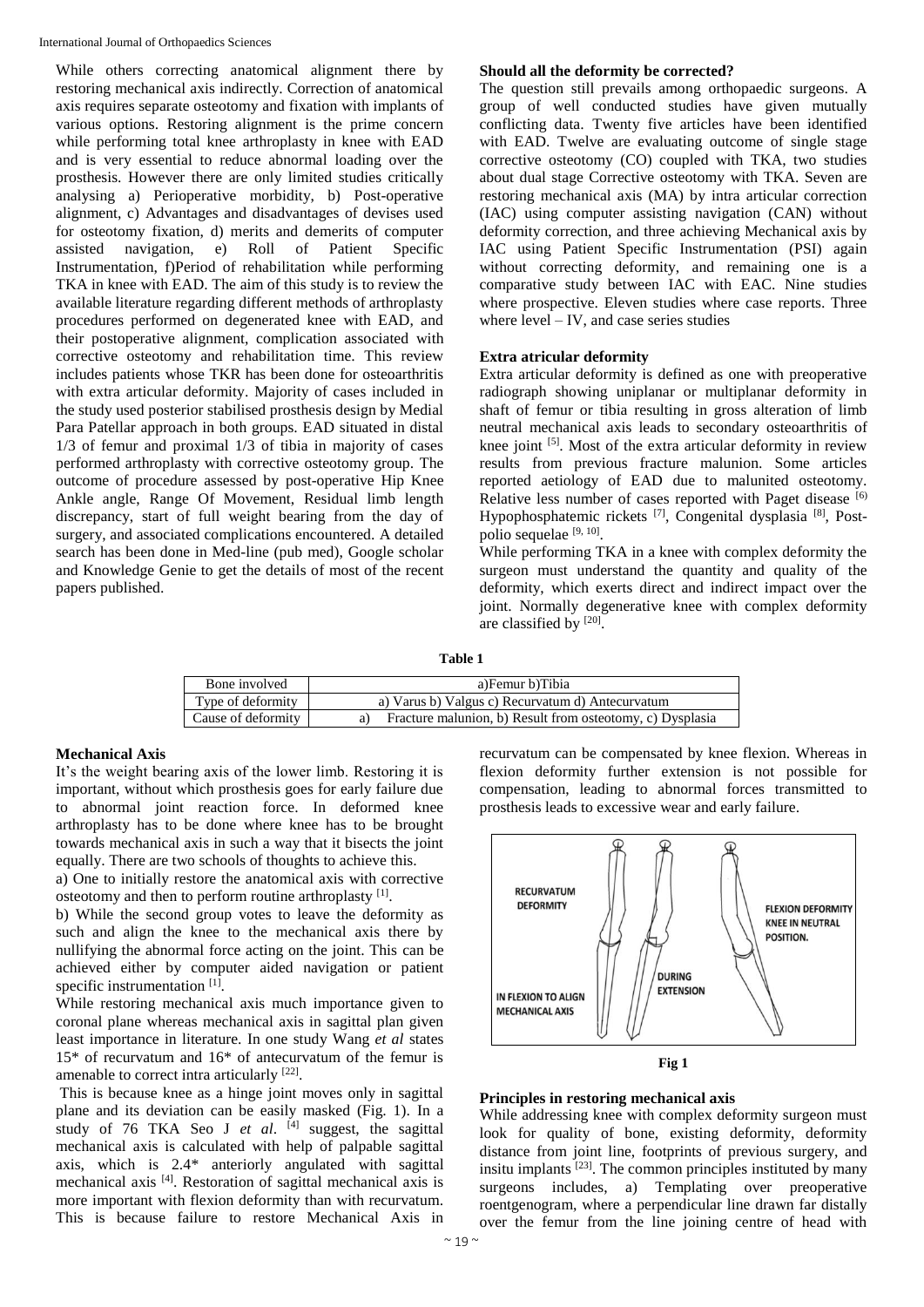centre of joint and if it negotiate collateral ligament extra articular correction is inevitable. The tibial deformity in which line drawn along the long axis of tibia passes out of joint line without crossing the articular surface, requires extra articular deformity correction [16].

b) Knee with deformity of more than 15\* and 30\* in femur and tibia respectively in coronal plane are not amenable to intra articular correction, which requires corrective osteotomy [20, 24, 9] .

c) Another author gives much simpler guide that when preoperative deformity of femur or tibia or combined exceeds 20\* in coronal or 25\* in sagittal plane requires extra articular procedure <sup>[24]</sup>. Corrective osteotomy can be simultaneous coupled with TKA or Staged.

#### **Perioperative morbidity**

The overall success of TKA with EAD relays on two components, one is postoperative alignment and second is to minimise the expected complication. We scrutinize both case reports and prospective studies in respect of perioperative complications like peroperative fractures, reference pin site complication, non-union of osteotomy site, infections, occurrence of deep vein thrombosis, pulmonary embolism, wound dehiscence, post-operative stiffness. In a largest study of EAC by Madelaine A *et al*. [6] , with two non-union of osteotomy site requires secondary procedure with bone grafting. On overall EAC group out of fifty-eight patients eight developed non-union of osteotomy site. On analysing the devise used for osteotomy fixation most of the non-union resulted with osteotomy stabilised with press fit long stem prosthesis. Out of osteotomy fixed with extra medullary device no complications regarding osteotomy reported. There are no correlations between period of weight bearing and nonunion of osteotomy site in the review. Two cases in EAC and one in IAC group required postoperative manipulation for stiffness on referring the postoperative rehabilitation protocol all three patients started full weight bearing immediately. Other perioperative complications like deep vein thrombosis,

pulmonary embolism, lesion of patellar tendon, infections are reported only less number of cases.

#### **Post-operative alignment**

Successful total knee arthroplasty based on successful restoration of neutral mechanical axis. Numerous principles and methodologies are established to attain proper alignment. Collectively these are broadly classified into Intra Articular Correction and Extra Articular Correction [11] .

## **Intra articular correction**

There are literatures on isolated non-comparative outcome studies on IAC from various parts of the world. Authors reported their immediate postoperative alignment by IAC with various system including computer assisted navigation (Klein *et al*. [12], Hamada *et al*. [13], Catani *et al*. [14], Tigani *et al*. [9], Rhee *et al*. [5], Bottros *et al*. [15]), Extra Medullary Jig guidance (Wang *et al*. [16]), Patient Specific Instrumentation (Thienpont *et al*. [17]). All the studies reported post-operative alignment between 0.2\*-1.5\*. Most notable study in this group is by Catani *et al*. [14] He achieved around 0.8\* of postoperative mechanical axis deviation with preoperative mechanical axis of 10.4\* with 20 knees.

## **Extra articular correction**

Unlike intra articular corrections only limited data available regarding correction of extra articular deformity there are fifteen studies available in this review of which eleven are case reports. In 2014, Madelaine *et al*. [6] with 15 knees reports correction of mean MA from 19.2\* preoperatively to 10\* postoperatively. In this study overall survival at 22 month follow up was 86.7%. In other study Radke *et al.* [18] with 10 knees mean postoperative correction was 8\* from preoperative deformity of 20.5\*. Two other case reports from Lesiak C *et al*. <sup>[19]</sup> with 2 knee and Wilson J *et al*. <sup>[20]</sup> with one knee had executed dual stage correction of deformity and TKA with post-operative alignment of less than three degree of desired Mechanical Axis.

|                          | <b>Preoperative</b> |           | <b>Postoperative</b> |               |           |            |
|--------------------------|---------------------|-----------|----------------------|---------------|-----------|------------|
| <b>Authors</b>           | <b>ROM</b>          | <b>MA</b> | <b>LLD</b>           | <b>ROM</b>    | MA        | <b>LLD</b> |
| Lesiak A et al           | NA.                 | $21*$     | 5.3cms               | $0-120*$      | NA        | 1.5cm      |
| Lonner J et al           | NA.                 | $29.4*$   | NA                   | NA.           | $1.4*$    | NA.        |
| Moyad T et al            | NA.                 | $30*$     | <b>NA</b>            | NA.           | <b>NA</b> | <b>NA</b>  |
| Rattanaprichavej P et al | $10-100*$           | 18.1      | 5cms                 | $10-115*$     | $4.6*$    | 2.5cm      |
| Attar F et al            | $5 - 100*$          | <b>NA</b> | NA.                  | $0-120*$      | <b>NA</b> | <b>NA</b>  |
| Hartford J et al         | NA.                 | NA.       | NA.                  | NA.           | NA        | NA.        |
| Eid M et al              | NA.                 | 14.3*     | 1.8cms               | <b>NA</b>     | $2*$      | NA.        |
| Meehan J et al           | $5 - 120*$          | $35*$     | <b>NA</b>            | <b>NA</b>     | $2*$      | <b>NA</b>  |
| Xiao-Gang Z et al        | $7 - 30*$           | $6.5*$    | NA.                  | $3-105*$      | NA        | NA.        |
| Hazratwala K et al       | $3 - 82*$           | NA.       | NA.                  | $0-115*$      | NA.       | NA.        |
| Fan J et al              | $0-100*$            | $20*$     | NA.                  | $0-110*$      | NA.       | NA.        |
| Wilson A et al           | $5-90*$             | $11*$     | NA.                  | $0-95*$       | NA.       | NA.        |
| Fletcher M et al         | NA.                 | NA.       | NA.                  | $0-105*$      | NA        | NA.        |
| Radke S et al            | <b>NA</b>           | $20.5*$   | <b>NA</b>            | NA.           | $8*$      | NA.        |
| Madelaine A et al        | NA.                 | $19.2*$   | NA.                  | <b>NA</b>     | $10*$     | NA.        |
| Mean                     | $5 - 88.8*$         | $20.4*$   | $4.03 \text{cms}$    | $1.8* - 111*$ | $4.6*$    | 2cms       |

**Table 2:** Pre and post-operative alignment in extra articular correction group.

ROM-Range of Motion, MA-Mechanical Axis, LLD- Limb Length Discrepancy.

#### **Osteotomy and fixation**

All extra articular correction are made usually with corrective osteotomy in most of the literature closing wedge osteotomy is performed whereas Wilson *et al*. [20] reported clamshell osteotomy in a case of femoral diaphyseal malunion followed by TKA in dual stage. Out of fifteen literatures nine used long

steamed implant for osteotomy fixation and five of these nine literatures reported to have non-union at osteotomy site. Other fixation devices such as, T-shaped tibial plate, femoral bladeplate, Ilizarov Frame, locking compression plate. None of the osteotomy fixed using extramedullary device report nonunion. On scrutinising the rehabilitation protocol invariably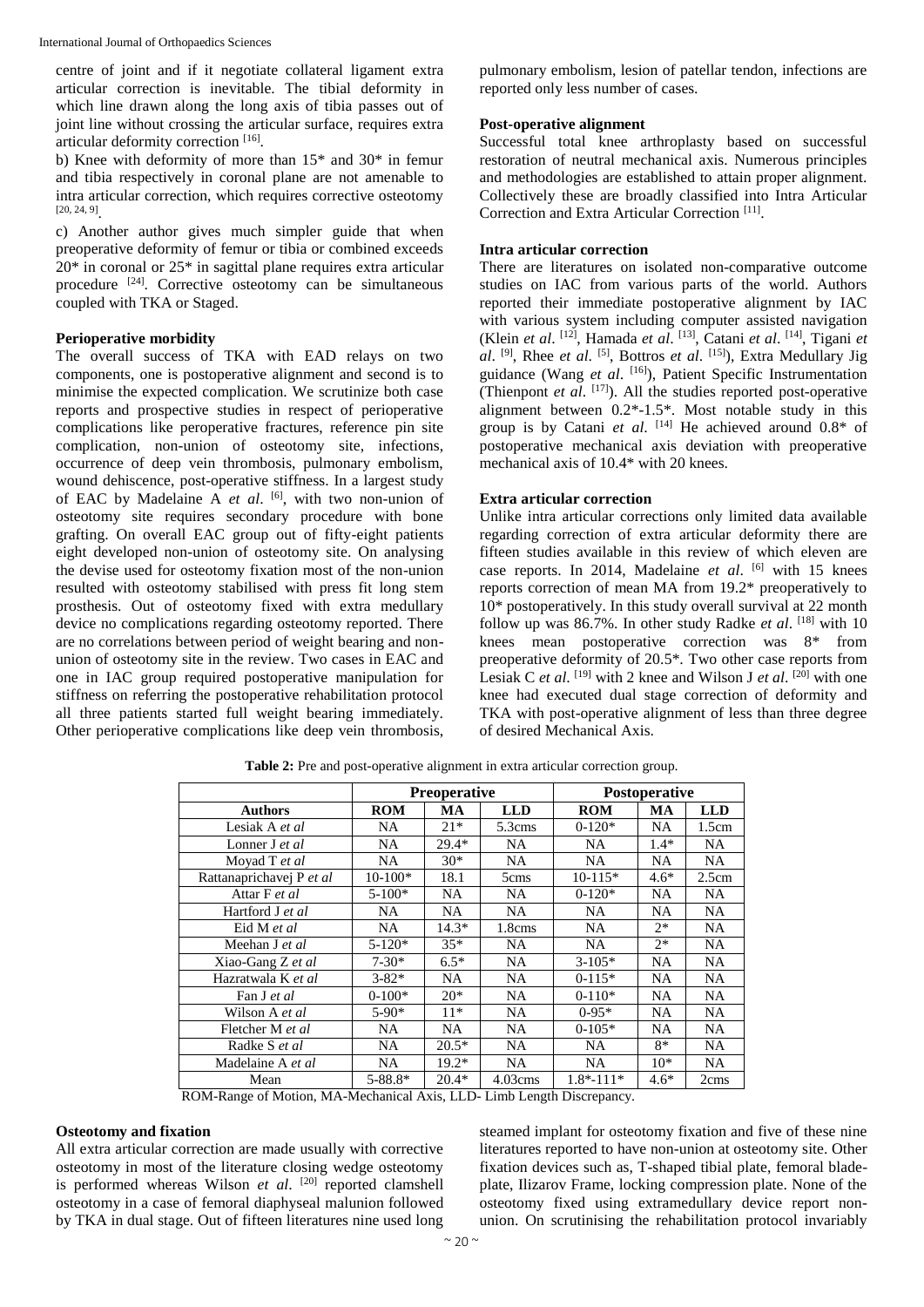| <b>Authors</b>     | <b>Cases</b>      | <b>Stages</b> | <b>Device Used</b>                                                                                                                   | <b>Complications</b>                    |  |
|--------------------|-------------------|---------------|--------------------------------------------------------------------------------------------------------------------------------------|-----------------------------------------|--|
| Lesiak A et al     | 2knee             | 2 stage       | Ilizarov Frame, plate osteosynthesis, antibiotic                                                                                     | 1 to 2cm shortening, one failed         |  |
|                    |                   |               | nail                                                                                                                                 | osteotomy requires multiple procedure   |  |
| Lonner J et al.    | 11<br>knee        | 1 stage       | blade-plate in seven patients, a press-fit                                                                                           | one nonunion with long stem, one        |  |
|                    |                   |               | long-stemmed femoral component in two, and a                                                                                         | pulmonary embolism, two post op         |  |
|                    |                   |               | retrograde femoral nail in two.                                                                                                      | mannupulation,                          |  |
| Moyad T et al      | 1 knee            | 1 stage       | press fit long splinted stem for both tibia and                                                                                      | <b>NCR</b>                              |  |
|                    |                   |               | femur                                                                                                                                |                                         |  |
| Rattanaprichavej P | 3 knee            | 1 stage       | retrograde femoral nail, long stem tibial                                                                                            | non union retro femoral nail, for which |  |
| et al              |                   |               | prosthesis, lag screws                                                                                                               | bone graft and plate fixation           |  |
| Attar F et al      | 1 knee            | 1 stage       | pressfit long stem                                                                                                                   | <b>NA</b>                               |  |
| Hartford J et al   | 2 knee            | 1 stage       | long stem with locking t compression plate                                                                                           | <b>NCR</b>                              |  |
| Eid M et al        | 9 knee            | 1 stage       | locking plate, staples, long stem with locking                                                                                       | non prograssive radiolucent line in 2   |  |
|                    |                   |               | screw.                                                                                                                               | knee                                    |  |
| Meehan J et al     | 1 knee            | 1 stage       | T shape tibial plate                                                                                                                 | <b>NCR</b>                              |  |
| Xiao-Gang Z et al  | 2 knee            | 1 stage       | Long stemed prosthesis.                                                                                                              | 1Delayed union.                         |  |
| Hazratwala K et al | 1 knee            | 1 stage       | retrograde femoral nail,                                                                                                             | <b>NCR</b>                              |  |
| Fan J et al        | 1 <sub>knee</sub> | 1 stage       | retrograde femoral nail,                                                                                                             | nonunion                                |  |
| Wilson A et al     | 1 <sub>knee</sub> | 2 stage       | retrograde femoral nail,                                                                                                             | <b>NCR</b>                              |  |
| Fletcher M et al   | 1 <sub>knee</sub> | 1 stage       | Long stemed prosthesis.                                                                                                              | <b>NA</b>                               |  |
| Radke S et al.     | 10<br>knee        | 1 stage       | Long stemed prosthesis. With tension wiring                                                                                          | 1 thrombosis, one delayed union         |  |
| Madelaine A et al  | 15knee            | 1 stage       | Long stemed prosthesis. With blount staples or<br>4 perioperative fracture, 2 nonunion, 1<br>Plate.<br>infection, 1 postop stiffness |                                         |  |

Table 3: Osteotomy stabilisation devise in different study and complications.

## **Computer assisted navigation**

Computer assisted navigation system was developed in view of improve the accuracy of bony cuts while performing TKA. And subsequently it became a boon for TKA with EAD and or retained implant <sup>[9]</sup>. Navigation assisted TKA was first documented in 1997 since then various types of navigation system introduced and practiced among arthroplasty surgeon [21]. Even the yield of navigation providing superior alignment to conventional method on routine knee arthroplasty is debatable; its effectiveness over conventional method in knee with EAD is equivocal. Wang J *et al.* [2002] <sup>[16]</sup>, in his study of 14 knee with EAD quoted that only <20\* of extra articular femoral deformity are amenable to correct intra articularly but Tigani D *et al.* [2011]<sup>[9]</sup> reporting two cases with  $24^*$  of coronal deformity in femur producing less than 3\* of neutral mechanical axis using CANS which is the highest degree of coronal deformity corrected in our review. In a study Catani *et al.* [<sup>[14]</sup> 2011] reports improvement in TKA with EAD using CANS with 20 knees is the largest series in our review. In this study author suggests even with increment in Tourniquet time (TQ) of 98 min which is 30 min longer than conventional TKA no complications related to alignment errors, or preoperative complications reported. In our review out of total sixty three knee under gone computer assisted navigation only one knee report to have reference pin rupture <sup>[9]</sup>, and one residual limb length discrepancy no other potential complications like infection, periprosthetic fracture, requirement of revision are not reported. Apart from drawbacks of navigation like increase TQ time, long learning curve there are no pit falls of navigation assisted arthroplasty in TKA with EAD.

Table 4: Pre and post operative alignment in computer assisted iac of ead.

|                  | <b>Pre-Operative</b> |           | <b>Post-Operative</b> |        |  |
|------------------|----------------------|-----------|-----------------------|--------|--|
| <b>Authors</b>   | Rom                  | MA        | Rom                   | MA     |  |
| Bottros J et al. | $4 - 74*$            | NA        | $0.6 - 90*$           | $1.3*$ |  |
| Hamada D et al.  | $10-75*$             | $10*$     | $4 - 96*$             | $1*$   |  |
| Catani F et al.  | $7 - 74*$            | $10.4*$   | $0-94*$               | $0.8*$ |  |
| Klein G et al.   | NA                   | <b>NA</b> | <b>NA</b>             | $0.6*$ |  |
| Tigani D et al   | $0 - 68*$            | $10.7*$   | $0 - 81*$             | $1.5*$ |  |
| Rhee SJ et al.   | NA                   | $7.2*$    | <b>NA</b>             | $0.2*$ |  |
| Mean             | $6 - 80*$            | $9.5*$    | $1 - 90*$             | $0.9*$ |  |

## **Patient specific instrumentation**

As the incidence of degenerative arthritis with EAD presented for TKA is less and availability affordability and awareness of custom made patient specific instrumentation is not up to comparable level with other methods of intra articular correction there are not much literatures reporting PSI [11]. In our review one article, where Thienpont *et al.* [2013] <sup>[17]</sup> reporting usage of PSI for arthroplasty with EAD in ten knees. This study provide encouraging results with restoration of MA from 8.3\* to 0.7\* and improvement of mean range of movement from 87\* to 112\* and claims to have no post

operative complication. Cost is another important factor Barrack RL *et al.* [11-49] in his study the mean raise in cost of PSI on compare to conventional TKA is \$1178, Thienpont *et al*. [2015] [11-50] in another study with 80TKA stats average of 40% of total cost spent on manufacturing and imaging in PSI. Hence by available Literature even reduction in TQ time compared to navigation assisted TKA and free of drawbacks like easy learning curve PSI system carries disadvantages like cost, and availability. Yet many other studies have to come with PSI for assessment of PSI in arthroplasty of knee with EAD.